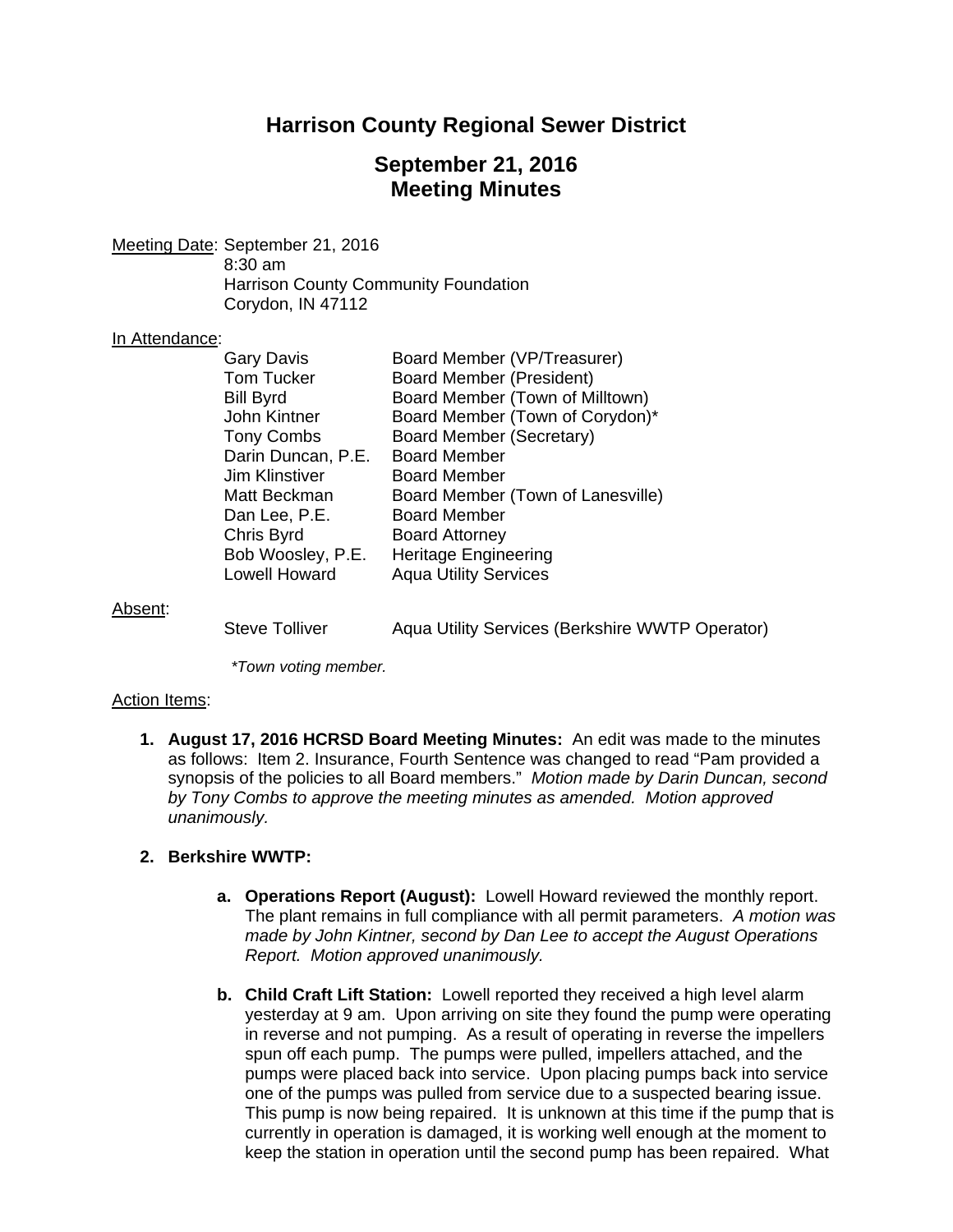HCRSD Mtg Minutes September 21, 2016 Page 2 of 3

> caused the pumps to operate in reverse? Lowell stated they called in Aspire Industries (a sub-consultant to Aqua) to help in trouble shooting the problem. Aspire stated there are very few reasons that exist for the pump to run in reverse, they suspect there was issue with the power feed to the lift station as it appears the polarity is now reversed. This isn't something that just happens as it would have to be physically changed. Lowell stated they will be contacting the Harrison County REMC to discuss this matter with them. Darin Duncan suggested he contact Jason Swearins with the REMC to discuss the matter.

## **3. New Salisbury Sewer**

- **a. Sewer Rate Increase (Draft Ordinance):** Bob Woosley and Chris Byrd a draft rate increase ordinance. Rates were increased 5% and language was added that allows the Board to issue annual increases not more than 5% without public hearings. It was discussed and agreed at the meeting a penalty of \$750 (the cost of the District's current sewer Tap Fee) would be added that assesses a penalty for anyone making a connection without proper notification. *A motion was made by Gary Davis, second by Tony Combs to set a Public Hearing for October 19, 2016 at 8:30 am to adopt the Rate Ordinance. Motion approved unanimously.*
- **b. New Salisbury Overall Service Exhibit:** Bob will bring a full size plot of the overall map to the next meeting.

## **4. Treasurers Report:**

- **a.** *Motion made by John Kintner, second by Jim Klinstiver to approve the August Treasurer's Report. Motion approved unanimously.*
- **b.** *Motion made by Gary Davis, second by Tony Combs to pay the following claims. Motion approved unanimously.*

### *District Checking Account:*

| i. Harrison REMC-WWTP electric service                          | \$1,300.39 |
|-----------------------------------------------------------------|------------|
| ii. Duke Energy – lift station electric service                 | \$26.23    |
| iii. State Board of Accounts - installment payment              | \$4,000.00 |
| iv. State Board of Accounts – initial payment                   | \$3,636.00 |
| v. Aqua Utility Services - Aug WWTP Op. & Lift Sta. Maint.      | \$4,318.30 |
| vi. Town of Corydon - Aug sewer bills                           | \$5,982.79 |
| vii. Heritage Eng. - retainer/website/utility locate assistance | \$900.90   |
| viii. Dillman Chastain Byrd LLC - Board mtg/draft ordinance     | \$350.00   |
|                                                                 |            |

**c. State Audit Promissory Note:** A motion was made by Gary Davis, second by Darin Duncan to approve allowing Tom Tucker to sign the note allowing the District to make payments on the audit invoice. Motion approved unanimously.

## **5. Other Items:**

**a. Long Range Planning Study Update:** The sub-committee met to discuss action items to be addressed. Bob will follow up with a summary of this